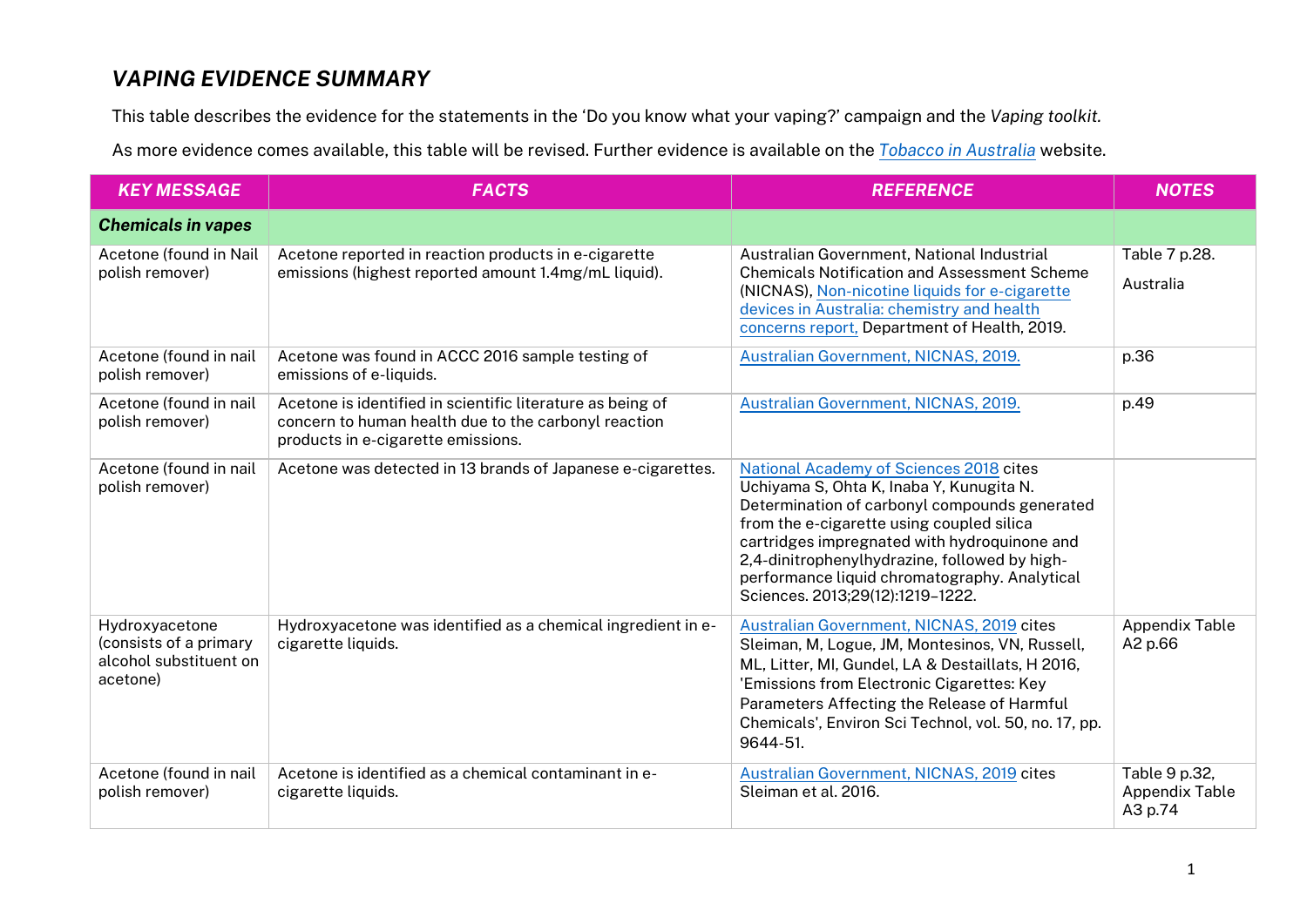| <b>KEY MESSAGE</b>                        | <b>FACTS</b>                                                                                                                                                                                                                                                                                                                                                                                                                                                                                                                                                                                                                                                                                               | <b>REFERENCE</b>                                                                                                                                                                                                                                                                                    | <b>NOTES</b>                      |
|-------------------------------------------|------------------------------------------------------------------------------------------------------------------------------------------------------------------------------------------------------------------------------------------------------------------------------------------------------------------------------------------------------------------------------------------------------------------------------------------------------------------------------------------------------------------------------------------------------------------------------------------------------------------------------------------------------------------------------------------------------------|-----------------------------------------------------------------------------------------------------------------------------------------------------------------------------------------------------------------------------------------------------------------------------------------------------|-----------------------------------|
| Acetone (found in nail<br>polish remover) | Acetone is a chemical reaction product in e-cigarette<br>emissions during e-cigarette use                                                                                                                                                                                                                                                                                                                                                                                                                                                                                                                                                                                                                  | Farsalinos, Voudris, and Poulas 2015; Geiss et al.<br>2015; Jensen, Strongin, and Peyton 2017; Kosmider<br>et al. 2014; Lee et al. 2017; Margham et al. 2016;<br>Ogunwale et al. 2017; Garcia-Gomez et al. 2016;<br>Uchiyama et al. 2016 cited by Australian<br>Government, NICNAS, 2019.           | <b>Appendix Table</b><br>A5 p.86. |
| Acetone (found in nail<br>polish remover) | Acetone found in JUUL e-cigarette emissions. Acetone is one<br>of the chemicals associated with some of the same diseases<br>as nicotine, formaldehyde and particulate matter, but also<br>show direct relationships with 39 unique diseases<br>including diabetes mellitus type 1 and amyotrophic lateral<br>sclerosis.                                                                                                                                                                                                                                                                                                                                                                                   | Grondin CJ, Davis AP, Wiegers JA, Wiegers TC,<br>Sciaky D, Johnson RJ, et al. Predicting molecular<br>mechanisms, pathways, and health outcomes<br>induced by Juul e-cigarette aerosol chemicals<br>using the Comparative Toxicogenomics Database.<br>Current Research in Toxicology. 2021;2:272-81 | p. 276-278.                       |
| Acrolein (found in<br>herbicide)          | Acrolein reported in reaction products in e-cigarette<br>emissions (highest reported amount 10mg/ml liquid).                                                                                                                                                                                                                                                                                                                                                                                                                                                                                                                                                                                               | Australian Government, NICNAS, 2019.                                                                                                                                                                                                                                                                | Table 7 p.28                      |
| Acrolein (found in<br>herbicide)          | Acrolein identified as a contaminant chemical in e-liquids.                                                                                                                                                                                                                                                                                                                                                                                                                                                                                                                                                                                                                                                | Australian Government, NICNAS, 2019.                                                                                                                                                                                                                                                                | Table 9 p32                       |
| Acrolein (found in<br>herbicide)          | Acrolein reported in the scientific literature at levels above<br>cut-offs specified in the schedule (and relevant to e-cigarette<br>liquids) (CAS number 107-02-8).                                                                                                                                                                                                                                                                                                                                                                                                                                                                                                                                       | Australian Government, NICNAS, 2019.                                                                                                                                                                                                                                                                | p.35                              |
| Acrolein (found in<br>herbicide)          | The National Academy of Sciences conducted a<br>comprehensive scientific review to inform understanding of<br>the public health impact of nicotine containing e-cigarette<br>devices (National Academies of Sciences 2018). "There is<br>substantial evidence that some chemicals present in e-<br>cigarette aerosols (e.g. formaldehyde, acrolein) are capable<br>of causing DNA damage and mutagenesis. This supports the<br>biological plausibility that long-term exposure to e-cigarette<br>aerosols could increase risk of cancer and adverse<br>reproductive outcomes. Whether or not the levels of<br>exposure are high enough to contribute to human<br>carcinogenesis remains to be determined." | National Academies of Sciences, E, and Medicine<br>2018, Public Health Consequences of E-<br>Cigarettes, ed. Kathleen Stratton, Leslie Y. Kwan<br>and David L. Eaton, The National Academies Press,<br>Washington, DC, p. 774. Cited by<br>Australian Government, NICNAS, 2019.                     | p.44                              |
| Acrolein (found in<br>herbicide)          | Acrolein is associated with irreversible lung damage, and<br>irritation.                                                                                                                                                                                                                                                                                                                                                                                                                                                                                                                                                                                                                                   | Allen et al. 2016; Clapp and Jaspers 2017 cited by<br>Australian Government, NICNAS, 2019.                                                                                                                                                                                                          |                                   |
| Acrolein (found in<br>herbicide)          | Research confirms the presence of diacetyl and other<br>flavouring chemicals in flavoured e-cigarettes, of concern<br>due to the association between diacetyl and bronchiolitis                                                                                                                                                                                                                                                                                                                                                                                                                                                                                                                            | Allen, JG, Flanigan, SS, LeBlanc, M, Vallarino, J,<br>MacNaughton, P, Stewart, JH & Christiani, DC<br>2016, 'Flavoring Chemicals in E-Cigarettes:<br>Diacetyl, 2,3-Pentanedione, and Acetoin in a                                                                                                   |                                   |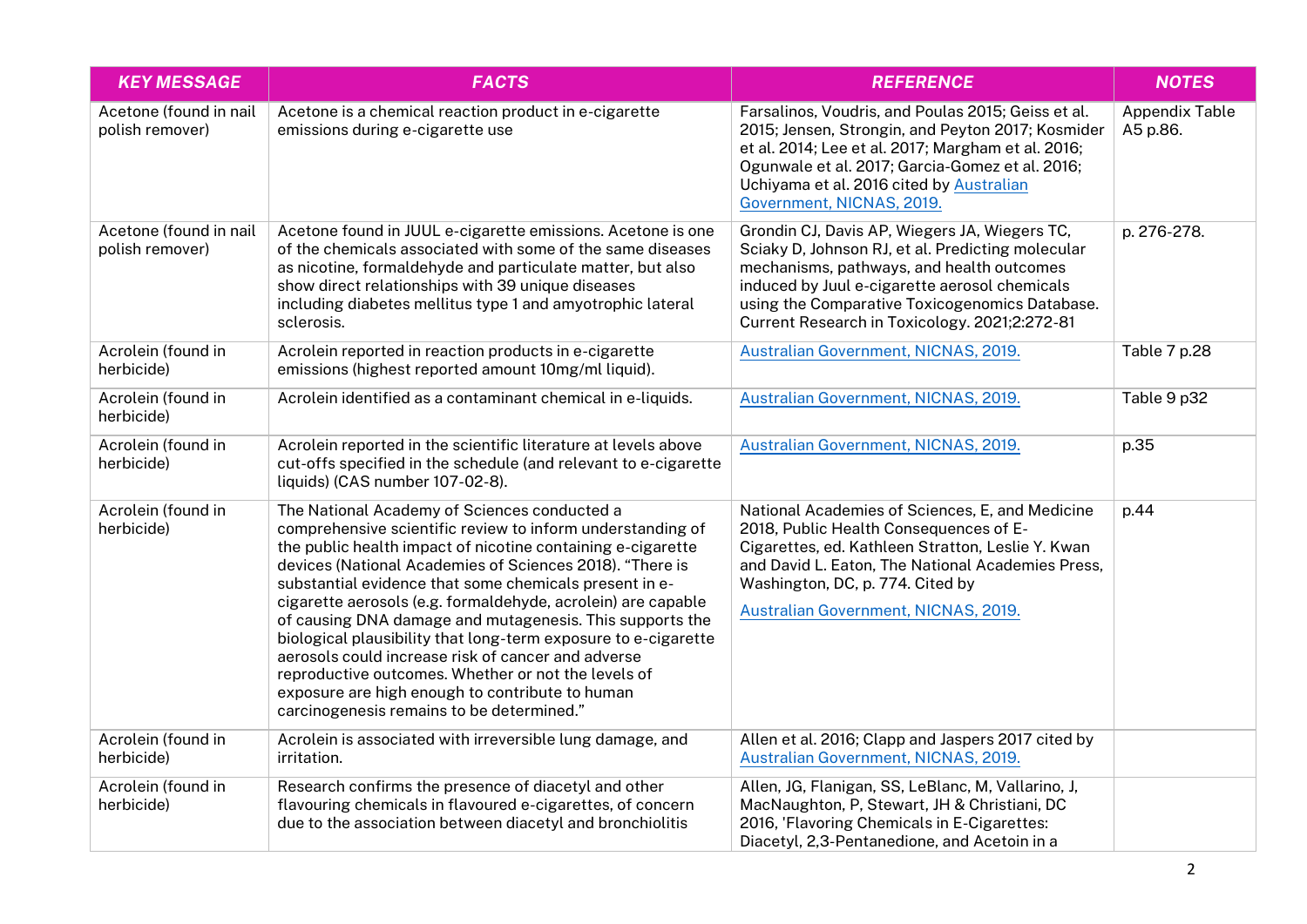| <b>KEY MESSAGE</b>                                                              | <b>FACTS</b>                                                                                                                                                                                                                                                                                                                                                                                                                                                    | <b>REFERENCE</b>                                                                                                                                                                                                                                                                                                                                                                                                                                                                         | <b>NOTES</b>                      |
|---------------------------------------------------------------------------------|-----------------------------------------------------------------------------------------------------------------------------------------------------------------------------------------------------------------------------------------------------------------------------------------------------------------------------------------------------------------------------------------------------------------------------------------------------------------|------------------------------------------------------------------------------------------------------------------------------------------------------------------------------------------------------------------------------------------------------------------------------------------------------------------------------------------------------------------------------------------------------------------------------------------------------------------------------------------|-----------------------------------|
|                                                                                 | obliterans and other severe respiratory diseases among<br>workers inhaling heated vapours containing diacetyl.                                                                                                                                                                                                                                                                                                                                                  | Sample of 51 Products, Including Fruit-, Candy-,<br>and Cocktail-Flavored E-Cigarettes', Environ<br>Health Perspect, vol. 124, no. 6, pp. 733-9.                                                                                                                                                                                                                                                                                                                                         |                                   |
| Acrolein (found in<br>herbicide)                                                | Common flavouring agents, which are often present at high<br>concentrations in e-liquids and e-cig aerosols, are chemically<br>similar to known airway irritants and sensitizers, and have<br>been reported to cause occupational asthma. Moreover, e-cig<br>exposures of some of these chemicals may exceed<br>workplace exposure standards. & There is no data on the<br>potential long-term effects of e-cig use and incidence or<br>exacerbation of asthma. | Clapp, PW & Jaspers, I 2017, 'Electronic<br>Cigarettes: Their Constituents and Potential Links<br>to Asthma', Curr Allergy Asthma Rep, vol. 17, no.<br>11, p. 79.                                                                                                                                                                                                                                                                                                                        |                                   |
| Acrolein (found in<br>herbicide)                                                | Acrolein is a carbonyl reaction product found in e-cigarette<br>emissions identified in the scientific literature as being of<br>concern to human health.                                                                                                                                                                                                                                                                                                       | Australian Government, NICNAS, 2019.                                                                                                                                                                                                                                                                                                                                                                                                                                                     | p.49                              |
| Acrolein (found in<br>herbicide)                                                | Acrolein a chemical contaminant in e-liquids.                                                                                                                                                                                                                                                                                                                                                                                                                   | Fagan et al. 2017; Sleiman et al. 2016 cited by<br><b>Australian Government, NICNAS, 2019</b>                                                                                                                                                                                                                                                                                                                                                                                            | p.74                              |
| Acrolein (found in<br>found in herbicide)                                       | Acrolein listed as a chemical ingredient in e-cigarette<br>emissions.                                                                                                                                                                                                                                                                                                                                                                                           | Beauval et al. 2017; Farsalinos et al. 2018;<br>Farsalinos and Voudris 2018; Farsalinos, Voudris,<br>and Poulas 2015; Flora et al. 2017; Geiss et al.<br>2015; Hutzler et al. 2014; Jensen, Strongin, and<br>Peyton 2017; Khlystov and Samburova 2016;<br>Laugesen 2015; Margham et al. 2016; Ogunwale et<br>al. 2017; Sala et al. 2017; Sleiman et al. 2016;<br>Uchiyama et al. 2013; Uchiyama et al. 2016; Wang<br>et al. 2017 cited by Australian Government,<br><b>NICNAS, 2019.</b> | <b>Appendix Table</b><br>A5 p. 86 |
| Acrolein (found in<br>found in herbicide)                                       | There is concern regarding the production of toxic aldehydes<br>including acrolein, formaldehyde, and acetaldehyde during<br>the heating of the e-liquid, but the clinical importance of this<br>is not yet known.                                                                                                                                                                                                                                              | Daniel Overbeek, Alexandra Kass, Laura Chiel,<br>Edward Boyer, Alicia Casey 'A review of toxic<br>effect of electronic cigarettes vaping in<br>adolescents and young adults' Critical Reviews in<br>Toxicology 50:6 531-538.                                                                                                                                                                                                                                                             | p.533                             |
| 2-chlorophenol (found<br>in disinfectant<br>/cleaning products/<br>insecticide) | Identified 2-chlorophenol as a contaminant in testing of 10 e-<br>liquids (maximum concentration 0.47%).                                                                                                                                                                                                                                                                                                                                                        | Australian Government, NICNAS, 2019.                                                                                                                                                                                                                                                                                                                                                                                                                                                     | Table 12 p. 38                    |
| 2-chlorophenol (found<br>in disinfectant/                                       | 2-chlorophenol was identified in all 10 e-liquids tested.                                                                                                                                                                                                                                                                                                                                                                                                       | Chivers E, Janka M, Franklin P, Mullins B,<br>Larcombe A. Nicotine and other potentially                                                                                                                                                                                                                                                                                                                                                                                                 | Table p. 127                      |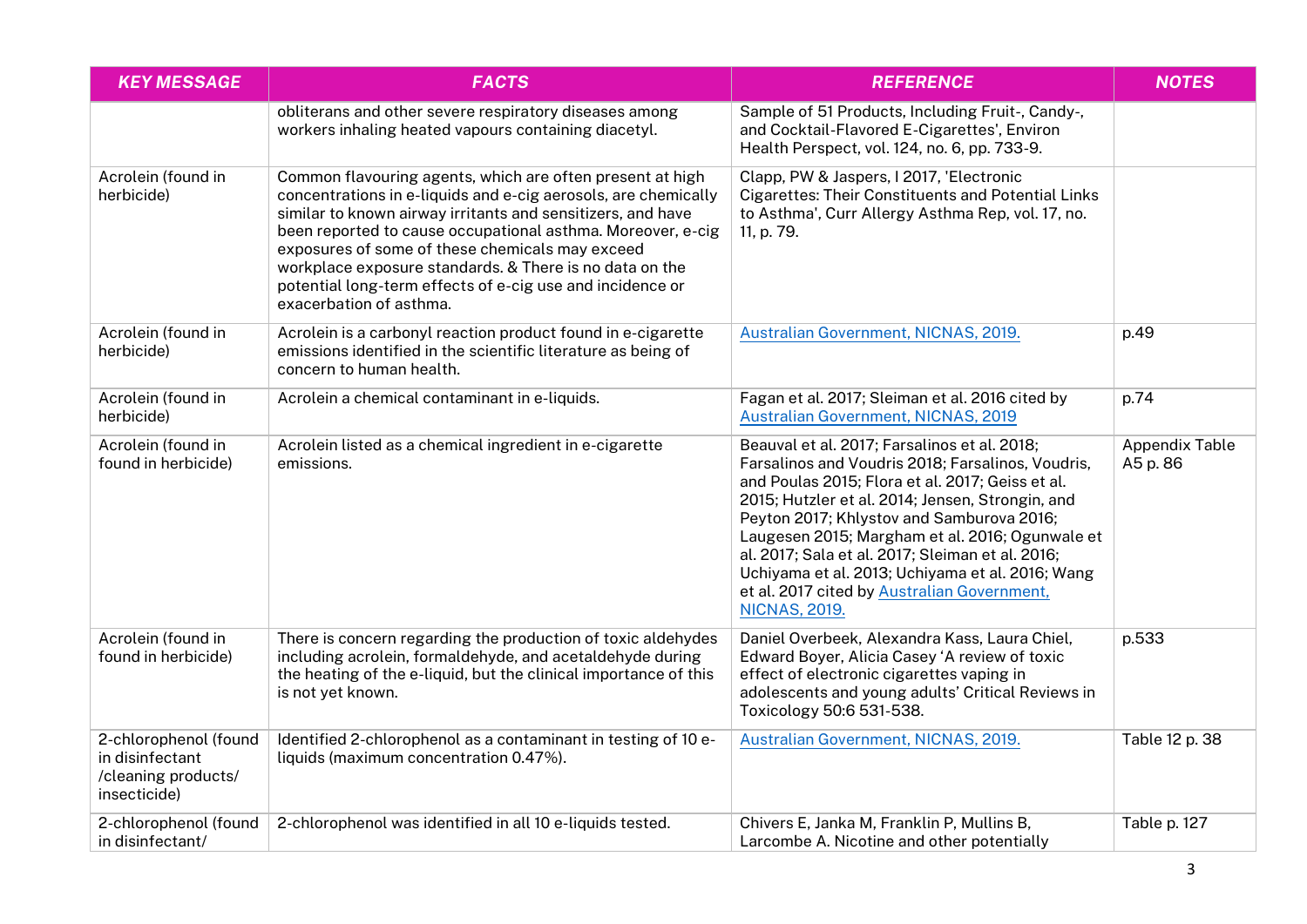| <b>KEY MESSAGE</b>                                                              | <b>FACTS</b>                                                                                                                                                                                                                                                                                                                                                                                                                                                        | <b>REFERENCE</b>                                                                                                                                                                                                                                             | <b>NOTES</b>                                      |
|---------------------------------------------------------------------------------|---------------------------------------------------------------------------------------------------------------------------------------------------------------------------------------------------------------------------------------------------------------------------------------------------------------------------------------------------------------------------------------------------------------------------------------------------------------------|--------------------------------------------------------------------------------------------------------------------------------------------------------------------------------------------------------------------------------------------------------------|---------------------------------------------------|
| cleaning products/<br>insecticide)                                              |                                                                                                                                                                                                                                                                                                                                                                                                                                                                     | harmful compounds in "nicotine-free" e-cigarette<br>liquids in Australia. Medical journal of Australia.<br>2019;210(3):127-8.                                                                                                                                |                                                   |
| 2-chlorophenol (found<br>in disinfectant/<br>cleaning products/<br>insecticide) | Found 2-chlorophenol in 27 fresh and 30 aged samples, at<br>concentrations of up to 206 mg/L. Similar chemicals have<br>been identified as pesticide or herbicide residues or<br>decomposition by-products in canola oil, from which glycerol<br>is derived. While not as ubiquitous as in our earlier study, this<br>acutely toxic chemical, used in disinfectants and insecticides,<br>remains a problem for the e-liquid manufacturing process.                  | Alexander Larcombe, Sebastien Allard,*, Paul<br>Pringle, Ryan Mead-Hunter, Natalie Anderson,<br>Benjamin Mullins/ Chemical analysis of fresh and<br>aged Australian e-cigarette liquids. Med J Aust<br>2022; 216 (1): 27-32                                  | Box 2 and p. 31                                   |
| 2-chlorophenol (found<br>in disinfectant/<br>cleaning products/<br>insecticide) | Of the other chemicals detected, 2-chlorophenol, classified<br>as acutely toxic by the Globally Harmonized System of<br>Classification and Labelling of Chemicals, was identified in all<br>e-liquids. Probably an excipient contaminant, 2-chlorophenol<br>is commonly used in insecticides, herbicides, and<br>disinfectants. There is no Safework Australia exposure<br>standard for 2-chlorophenol, but it is known to be a<br>respiratory and dermal irritant. | Chivers E, Janka M, Franklin P, Mullins B,<br>Larcombe A. Nicotine and other potentially<br>harmful compounds in "nicotine-free" e-cigarette<br>liquids in Australia. Medical journal of Australia.<br>2019;210(3):127-8.                                    | p.127, 128                                        |
| Pulegone (found in<br>insecticide)                                              | Pulegone was identified as a Chemical from the scientific<br>literature as present in e-cigarette liquids and also listed in<br>the Poisons Standard. Pulegone identified as a chemical<br>ingredient in e-cigarette liquids.                                                                                                                                                                                                                                       | Australian Government, NICNAS, 2019.                                                                                                                                                                                                                         | Table 9 p.32,<br><b>Appendix Table</b><br>A2 p.71 |
| Pulegone (found in<br>insecticide)                                              | Mint flavour was one of the most abundant volatile<br>compounds identified in the selected refill liquids - pulegone<br>was one of main compounds in mint flavoured e-cigarettes.                                                                                                                                                                                                                                                                                   | Geiss O, Bianchi I, Barahone F, Barrero-Moreno J,<br>'Characterisation of mainstream and passive<br>vapours emitted by selected electronic cigarettes'<br>International Journal of Hygiene and Environment<br>Health Vol 218, issue 1, January 2015:169-180. | p.172 Table 2                                     |
| Pulegone (found in<br>insecticide)                                              | One "menthol" e-liquid contained no menthol and may have<br>instead contained potentially carcinogenic analogues such as<br>pulegone, or synthetic 'coolants' such as N-ethyl-p-<br>menthane-3-carboxamide.                                                                                                                                                                                                                                                         | Larcombe A, Allard S, Pringle P, Mead-Hunter R,<br>Anderson N, Benjamin Mullins/ Chemical analysis<br>of fresh and aged Australian e-cigarette liquids.<br>Med J Aust 2022; 216 (1): 27-32                                                                   | p.30                                              |
| Pulegone (found in<br>insecticide)                                              | This research found e-cigarettes expose users to pulegone,<br>which is a concern because of its known carcinogenicity.                                                                                                                                                                                                                                                                                                                                              | Omaiye EE, Luo W, McWhirter KJ, Pankow JF,<br>Talbot P. Flavour chemicals, synthetic coolants<br>and pulegone in popular mint-flavoured and<br>menthol-flavoured e-cigarettes. Tobacco control.<br>2021:tobaccocontrol-2021-056582.                          |                                                   |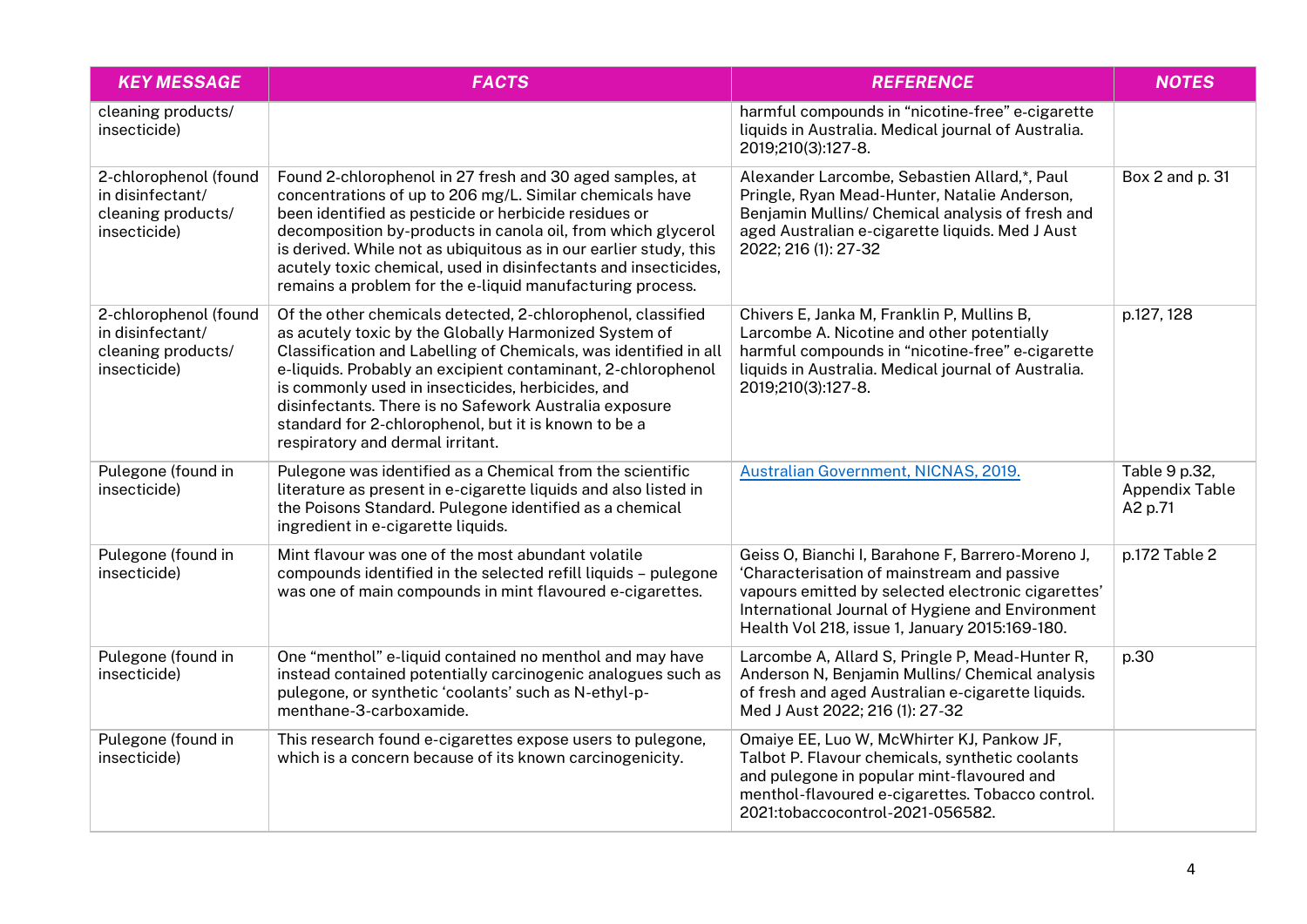| <b>KEY MESSAGE</b>                                                               | <b>FACTS</b>                                                                                                                                                                                                                                                                                                                                                                                                                                                                                                                                                                                                                         | <b>REFERENCE</b>                                                                                                                                                                                                                                                                                                                                                                                           | <b>NOTES</b> |
|----------------------------------------------------------------------------------|--------------------------------------------------------------------------------------------------------------------------------------------------------------------------------------------------------------------------------------------------------------------------------------------------------------------------------------------------------------------------------------------------------------------------------------------------------------------------------------------------------------------------------------------------------------------------------------------------------------------------------------|------------------------------------------------------------------------------------------------------------------------------------------------------------------------------------------------------------------------------------------------------------------------------------------------------------------------------------------------------------------------------------------------------------|--------------|
| Chemicals/flavourings<br>in vapes - rare earth<br>elements (REE)                 | Use of e-cigarettes is a potential source of - rare earth<br>elements REE. However, these elements were detected at<br>low concentrations.                                                                                                                                                                                                                                                                                                                                                                                                                                                                                           | Badea M, Luzardo OP, González-Antuña A,<br>Zumbado M, Rogozea L, Floroian L, Alexandrescu<br>D, Moga M, Gaman L, Radoi M, Boada LD,<br>Henríquez-Hernández LA. Body burden of toxic<br>metals and rare earth elements in non-smokers.<br>cigarette smokers and electronic cigarette users.<br>Environ Res. 2018 Oct;166:269-275.<br>doi:10.1016/j.envres.2018.06.007.<br>Epub 2018 Jun 13. PMID: 29908458. |              |
| Formaldehyde, heavy<br>metals, particulate<br>matter and flavouring<br>chemicals | "E-cigarettes may expose users to chemicals and toxins such<br>as formaldehyde, heavy metals, particulate matter and<br>flavouring chemicals, at levels that have the potential to<br>cause adverse health effects."                                                                                                                                                                                                                                                                                                                                                                                                                 | NHMRC. CEO Statement: Electronic cigarettes:<br>National Health and Medical Research Council;<br>2017                                                                                                                                                                                                                                                                                                      | Australia    |
| Various chemical<br>substances and<br>ultrafine particles                        | Various chemical substances and ultrafine particles known to<br>be toxic, carcinogenic and/or to cause respiratory and heart<br>distress have been identified in e-cigarette aerosols,<br>cartridges, refill liquids and environmental emissions.<br>Wide ranges in the levels of chemical substances such as<br>tobacco-specific nitrosamines, aldehydes, metals, volatile<br>organic compounds, phenolic compounds, polycyclic<br>aromatic hydrocarbons, flavours, solvent carriers, tobacco<br>alkaloids and drugs have been reported in e-cigarette refill<br>solutions, cartridges, aerosols and environmental emissions.       | Cheng T. Chemical evaluation of electronic<br>cigarettes. Tobacco Control. 2014; 23:ii11-ii17.<br>Bein K, Leikauf GD. Acrolein-a pulmonary hazard.<br><b>Molecular Nutrition &amp; Food Research.</b><br>2011;55(9):1342-1360.                                                                                                                                                                             |              |
| E-cigarette aerosol is<br>not harmless 'water<br>vapor'.                         | The e-cigarette aerosol that users breathe from the device<br>and exhale can contain harmful and potentially harmful<br>substances, including:<br>Nicotine<br>$\bullet$<br>Ultrafine particles that can be inhaled deep into the lungs<br>$\bullet$<br>Flavourings such as diacetyl, a chemical linked to a<br>$\bullet$<br>serious lung disease<br>Volatile organic compounds<br>$\bullet$<br>Cancer-causing chemicals<br>$\bullet$<br>Heavy metals such as nickel, tin, and lead<br>$\bullet$<br>The aerosol that users inhale and exhale from e-cigarettes<br>can expose both themselves and bystanders to harmful<br>substances. | Centre for Disease Control and Prevention CDC<br>Daniel Overbeek, Alexandra Kass, Laura Chiel,<br>Edward Boyer, Alicia Casey 'A review of toxic<br>effect of electronic cigarettes vaping in<br>adolescents and young adults' Critical Reviews in<br>Toxicology, 50:6 531-538.                                                                                                                             | <b>USA</b>   |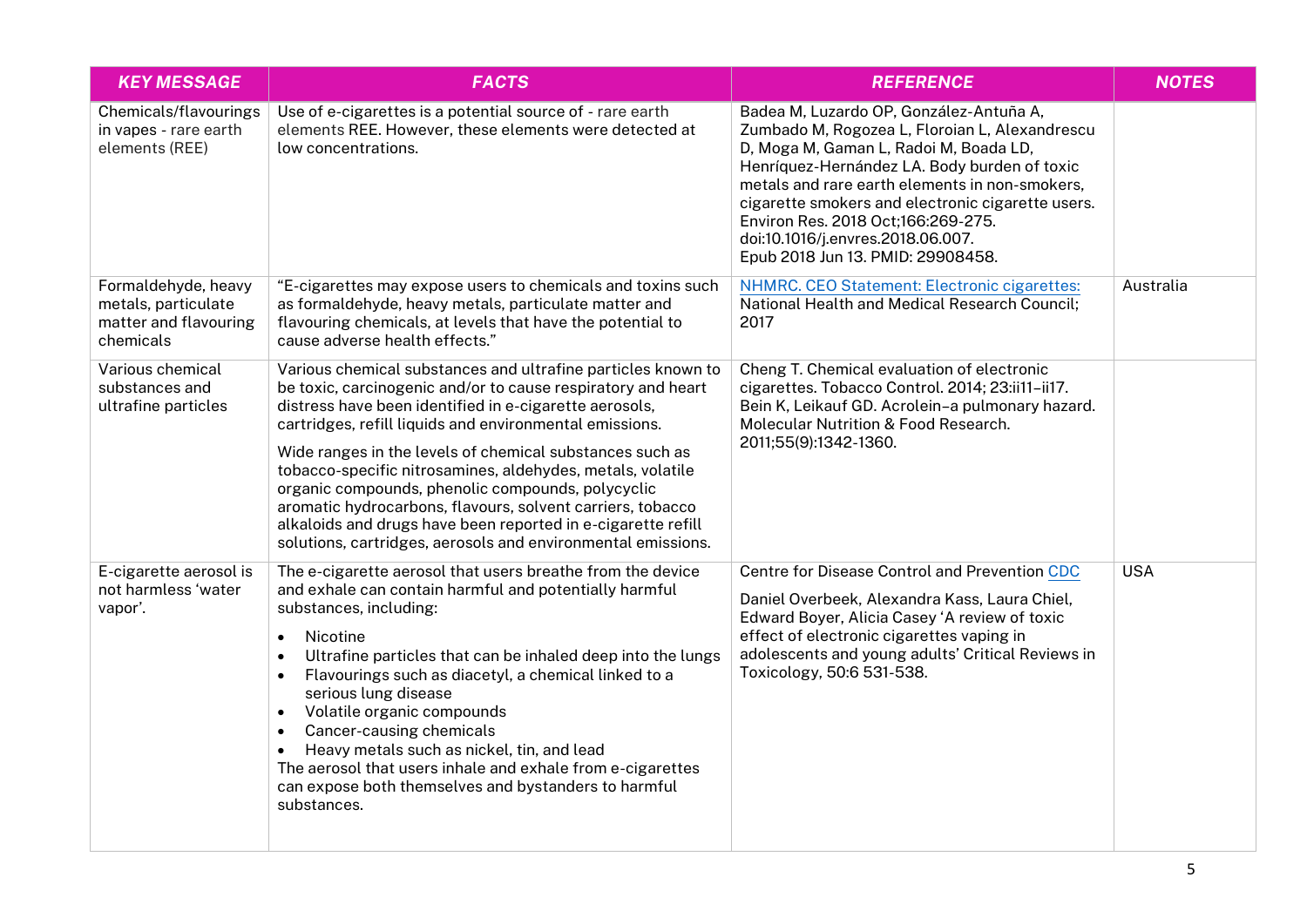| <b>KEY MESSAGE</b>                                     | <b>FACTS</b>                                                                                                                                                                                                                                                                                                                                                                                                                                                                                                                                                                                           | <b>REFERENCE</b>                                                                                                                                                                                                             | <b>NOTES</b> |
|--------------------------------------------------------|--------------------------------------------------------------------------------------------------------------------------------------------------------------------------------------------------------------------------------------------------------------------------------------------------------------------------------------------------------------------------------------------------------------------------------------------------------------------------------------------------------------------------------------------------------------------------------------------------------|------------------------------------------------------------------------------------------------------------------------------------------------------------------------------------------------------------------------------|--------------|
| <b>Nicotine</b>                                        |                                                                                                                                                                                                                                                                                                                                                                                                                                                                                                                                                                                                        |                                                                                                                                                                                                                              |              |
| Nicotine                                               | Six out of 10 'non-nicotine' liquids tested contained nicotine.<br>Of particular concern is the frequency with which nicotine is<br>detected in e-liquids labelled "nicotine-free".                                                                                                                                                                                                                                                                                                                                                                                                                    | Chivers E, Janka M, Franklin P, Mullins B,<br>Larcombe A. Nicotine and other potentially<br>harmful compounds in "nicotine-free" e-cigarette<br>liquids in Australia. Medical journal of Australia.<br>2019;210(3):127-8.    | p.127        |
| Nicotine                                               | TGA Laboratories are conducting compliance testing of<br>available and imported products to assess if they meet the<br>requirements specified in the TGO 110.                                                                                                                                                                                                                                                                                                                                                                                                                                          | <b>TGA testing</b>                                                                                                                                                                                                           | Australia    |
| Nicotine (addiction)                                   | The risks to the paediatric population are especially<br>important as many adolescents who vape are nicotine-naïve<br>and are not using e-cigarettes as smoking cessation devices,<br>as they were originally marketed.                                                                                                                                                                                                                                                                                                                                                                                | Daniel Overbeek, Alexandra Kass, Laura Chiel,<br>Edward Boyer, Alicia Casey 'A review of toxic<br>effect of electronic cigarettes vaping in<br>adolescents and young adults' Critical Reviews in<br>Toxicology 50:6 531-538. | p.531/532    |
| Nicotine (addiction)                                   | Adolescents exposed to nicotine display increased effects of<br>drugs of abuse, decreased attention and other<br>learning/memory deficits, and emotional dysregulation.                                                                                                                                                                                                                                                                                                                                                                                                                                | Michelle Ren, Shahrdad Lotfipour, Frances Leslie<br>'Unique effects of nicotine across the lifespan',<br>Pharmacology, Biochemistry and Behaviour' 214<br>(2022) 173343.                                                     |              |
| Nicotine (impact on<br>developing<br>adolescent brain) | Nicotine can harm the developing adolescent brain. The brain<br>keeps developing until about age 25. Using nicotine in<br>adolescence can harm the parts of the brain that control<br>attention, learning, mood, and impulse control. Each time a<br>new memory is created, or a new skill is learned, stronger<br>connections - or synapses - are built between brain cells.<br>Young people's brains build synapses faster than adult<br>brains. Nicotine changes the way these synapses are formed.<br>Using nicotine in adolescence may also increase risk for<br>future addiction to other drugs. | Centre for Disease Control and Prevention (CDC)                                                                                                                                                                              | <b>USA</b>   |
| Nicotine (impact on<br>developing<br>adolescent brain) | Nicotine - the addictive substance in cigarettes and in most<br>vapes - alters your brain and can lead to changes in mood.<br>Because addiction is a form of learning, adolescents can get<br>addicted more easily than adults. Brain changes caused by<br>nicotine include long lasting effects on attention, learning<br>and memory. Nicotine changes the way synapses are formed,<br>which can harm parts of the brain that control attention and<br>learning. During teenage years, the part of the brain that's<br>responsible to decision making                                                 | U.S Surgeon General 2016 report 'E-cigarette Use<br>Among Youth and Young Adults'                                                                                                                                            | <b>USA</b>   |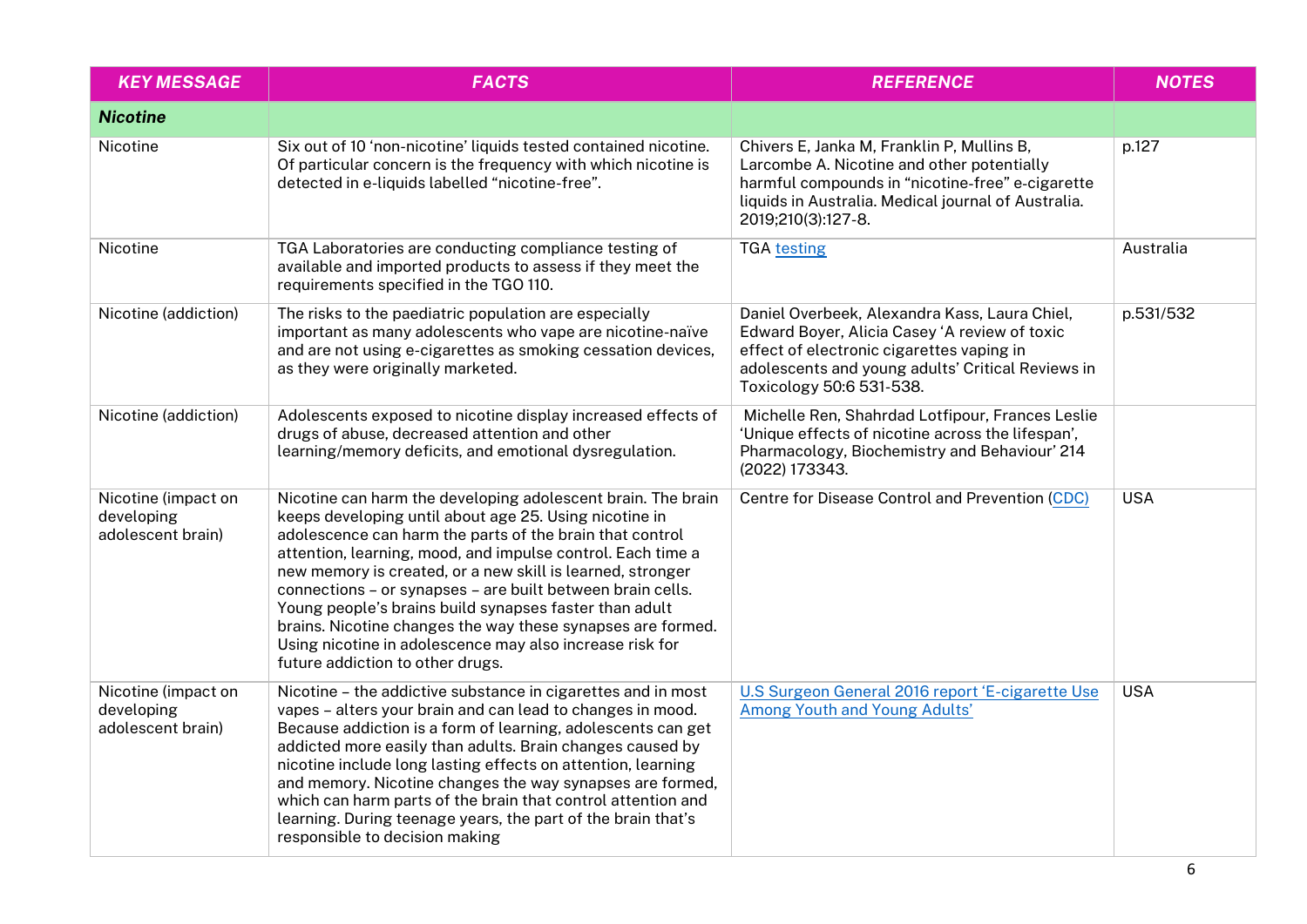| <b>KEY MESSAGE</b>                                         | <b>FACTS</b>                                                                                                                                                                                                                                                                                                                                                                                                                   | <b>REFERENCE</b>                                                                                                                                                                                                                                             | <b>NOTES</b> |
|------------------------------------------------------------|--------------------------------------------------------------------------------------------------------------------------------------------------------------------------------------------------------------------------------------------------------------------------------------------------------------------------------------------------------------------------------------------------------------------------------|--------------------------------------------------------------------------------------------------------------------------------------------------------------------------------------------------------------------------------------------------------------|--------------|
| Nicotine (impact on<br>developing<br>adolescent brain)     | For children and young people, vaping nicotine can have<br>long-lasting, damaging effects on brain development and<br>there is risk of nicotine addiction which could result in<br>becoming a life-long smoker                                                                                                                                                                                                                 | <b>World Health Organisation</b>                                                                                                                                                                                                                             | Global       |
| The nicotine in 1 vape<br>can equal 50<br>cigarettes       | Many vapes have 50mg nicotine which is equivalent to<br>roughly 50 cigarettes. Nicotine concentration can vary widely<br>and depend on how many puffs you get.<br>Newer devices on the market in NSW have up to 4,000 puffs<br>on the device and high nicotine concentrations which can<br>equate to up to 20 packs of cigarettes nicotine equivalent.                                                                         | Prochaska JJ, Vogel EA, Benowitz Nicotine delivery<br>and cigarette equivalents from vaping a JUULpod<br><b>Tobacco Control Published Online First: 24 March</b><br>2021. doi: 10.1136/tobaccocontrol-2020-056367,<br><b>Stanford University infographic</b> | <b>USA</b>   |
| <b>Health effects</b>                                      |                                                                                                                                                                                                                                                                                                                                                                                                                                |                                                                                                                                                                                                                                                              |              |
| Vaping is not safe                                         | Even though scientists are still learning about vapes, they do<br>not consider them safe.                                                                                                                                                                                                                                                                                                                                      | <b>Australian Government Department of Health</b>                                                                                                                                                                                                            | Australia    |
| We don't know the<br>long-term health<br>effects of vaping | It took decades to understand the damage smoking was<br>causing to health.                                                                                                                                                                                                                                                                                                                                                     | <b>Australian Government Department of Health</b>                                                                                                                                                                                                            | Australia    |
| The aerosol from e-<br>cigarettes is not<br>harmless.      | It can contain harmful and potentially harmful chemicals,<br>including nicotine; ultrafine particles that can be inhaled<br>deep into the lungs; flavouring such diacetyl, a chemical<br>linked to a serious lung disease; volatile organic compounds<br>such as benzene, which is found in car exhaust; and heavy<br>metals, such as nickel, tin, and lead.                                                                   | U.S Surgeon General 2016 report 'E-cigarette Use<br>Among Youth and Young Adults' cited by CDC                                                                                                                                                               | <b>USA</b>   |
| The harmful effects<br>of flavourings                      | While some of the chemicals in e-liquid are also used in food<br>production and are generally considered safe when eaten,<br>this does not mean that these chemicals are safe when<br>inhaled as a vapour directly into the lungs. Several studies<br>have reported harmful effects when certain flavourings that<br>are approved for use in food production, including cherry,<br>cinnamon and popcorn flavours, are inhaled. | <b>NHMRC. CEO Statement: Electronic cigarettes:</b><br>National Health and Medical Research Council;<br>2017                                                                                                                                                 | Australia    |
| People who vape are<br>more likely to smoke                | Vaping among young people is strongly linked to the use of<br>other tobacco products such as regular cigarettes, cigars,<br>hookah and smokeless tobacco.                                                                                                                                                                                                                                                                      | U.S Surgeon General 2016 report 'E-cigarette Use<br>Among Youth and Young Adults'                                                                                                                                                                            | <b>USA</b>   |
| People who vape are<br>more likely to smoke                | People who vape are three times as likely to take up smoking<br>than those who have not used e-cigarettes                                                                                                                                                                                                                                                                                                                      | Banks E, Beckwith K, Joshy G. Summary report on<br>use of e-cigarettes and impact on tobacco                                                                                                                                                                 | Australia    |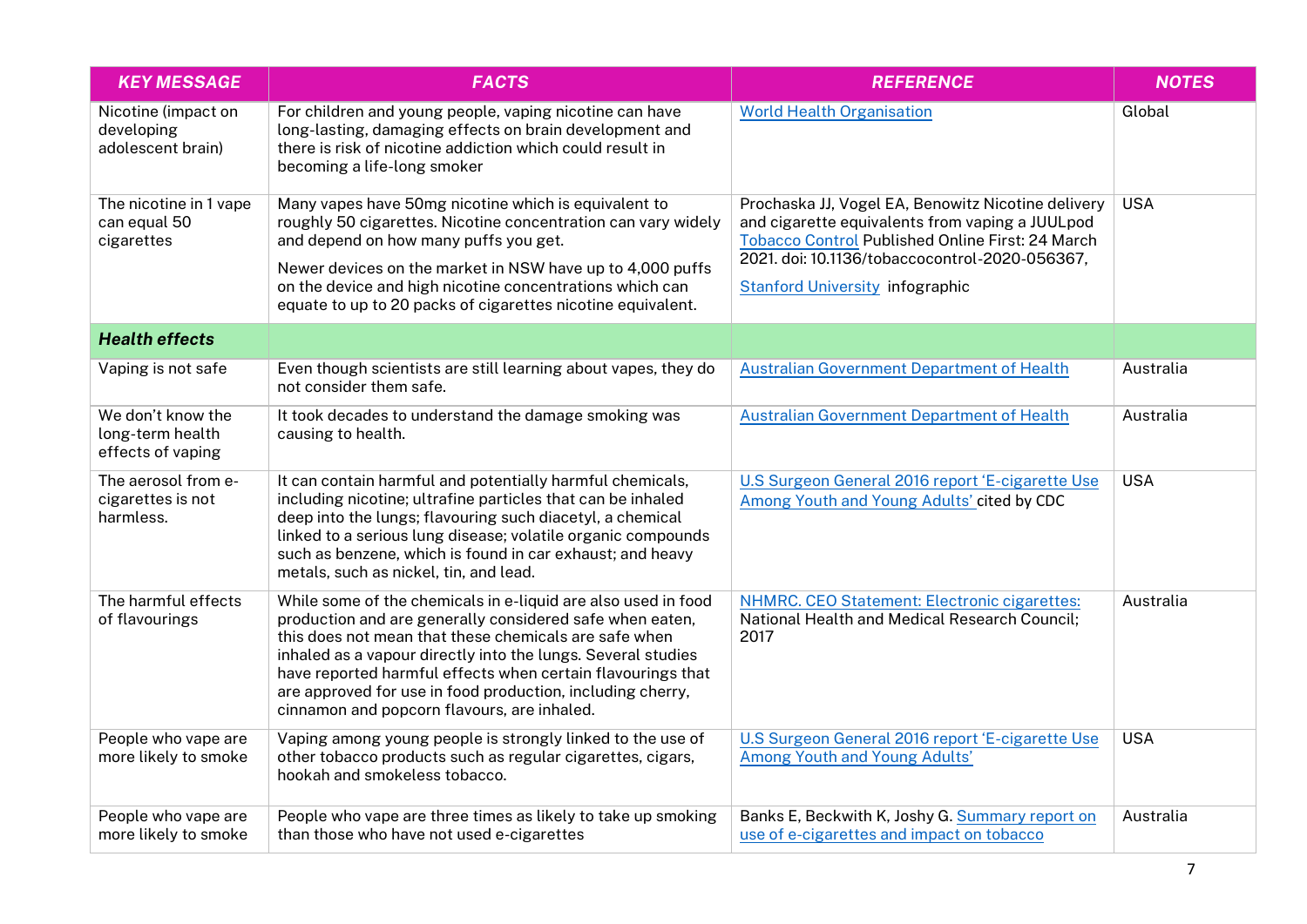| <b>KEY MESSAGE</b>                     | <b>FACTS</b>                                                                                                                                                                                                                                                                                                                        | <b>REFERENCE</b>                                                                                                                                                                                                                                                                                                  | <b>NOTES</b> |
|----------------------------------------|-------------------------------------------------------------------------------------------------------------------------------------------------------------------------------------------------------------------------------------------------------------------------------------------------------------------------------------|-------------------------------------------------------------------------------------------------------------------------------------------------------------------------------------------------------------------------------------------------------------------------------------------------------------------|--------------|
|                                        |                                                                                                                                                                                                                                                                                                                                     | Summary report on use of e-cigarettes and relation<br>to smoking uptake and cessation, relevant to the<br>Australian context. Commissioned Report for the<br>Australian Government Department of Health,<br>September 2020.                                                                                       |              |
| Impact on mental<br>health and anxiety | Regular nicotine use can worsen stress and anxiety and can<br>make you more susceptible to depressive symptoms.                                                                                                                                                                                                                     | U.S Surgeon General 2016 report 'E-cigarette Use<br>Among Youth and Young Adults'                                                                                                                                                                                                                                 | <b>USA</b>   |
|                                        | Increased symptoms of depression are linked to vaping<br>nicotine. Research shows a link between increased nicotine<br>use and depression, meaning the more you use nicotine, the<br>higher your risk of depression. Nicotine - which is in most<br>vapes - can amplify depression symptoms and can make<br>anxiety symptoms worse. | Lechner, W. V., Janssen, T., Kahler, C. W., Audrain-<br>McGovern, J., & Leventhal, A. M. (2017). Bi-<br>directional associations of electronic and<br>combustible cigarette use onset patterns with<br>depressive symptoms in adolescents. Preventive<br>medicine, 96, 73-78,<br>doi: 10.1016/j.ypmed.2016.12.034 | <b>USA</b>   |
|                                        | Quitting nicotine can lead to reduced stress, anxiety, and<br>depression.                                                                                                                                                                                                                                                           | Taylor G, McNeill A, Girling A, Farley A, Lindson-<br>Hawley N, Aveyard P et al. Change in mental<br>health after smoking cessation: systematic review<br>and meta-analysis BMJ 2014; 348 :g1151<br>doi:10.1136/bmj.g1151                                                                                         |              |
| Lung health and<br>asthma              | Vaping can increase the risk of lung infections and heart<br>disease, including worsening obstructive lung diseases and<br>increasing the odds of being diagnosed with asthma.                                                                                                                                                      | <b>World Health Organisation</b><br>European Public Health Association's summary of<br>the science on e-cigs                                                                                                                                                                                                      | Global       |
| Lung disease and<br>Diacetyl           | Vaping can increase the risk of lung disease, including<br>worsening obstructive lung diseases and increasing the odds<br>of being diagnosed with asthma.                                                                                                                                                                           | Daniel Overbeek, Alexandra Kass, Laura Chiel,<br>Edward Boyer, Alicia Casey 'A review of toxic<br>effect of electronic cigarettes vaping in<br>adolescents and young adults' Critical Reviews in                                                                                                                  |              |
|                                        | Diacetyl is an organic compound used in the food industry<br>and has been possibly linked to bronchiolitis obliterans.                                                                                                                                                                                                              | Toxicology 50:6 531-538.                                                                                                                                                                                                                                                                                          |              |
| Immune system                          | Nicotine in vapes can weaken the immune system.                                                                                                                                                                                                                                                                                     | U.S Surgeon General 2016 report 'E-cigarette Use<br>Among Youth and Young Adults'                                                                                                                                                                                                                                 | <b>USA</b>   |
| Immediate health<br>effects            | Short term health effects of vaping include nausea, vomiting,<br>mouth and airway irritation, chest pain and palpitations.                                                                                                                                                                                                          | Cantrell FL. Adverse effects of e-cigarette<br>exposures. Journal of Community Health, 2014;<br>$39(3):614-6.$<br>https://www.ncbi.nlm.nih.gov/pubmed/24338077                                                                                                                                                    |              |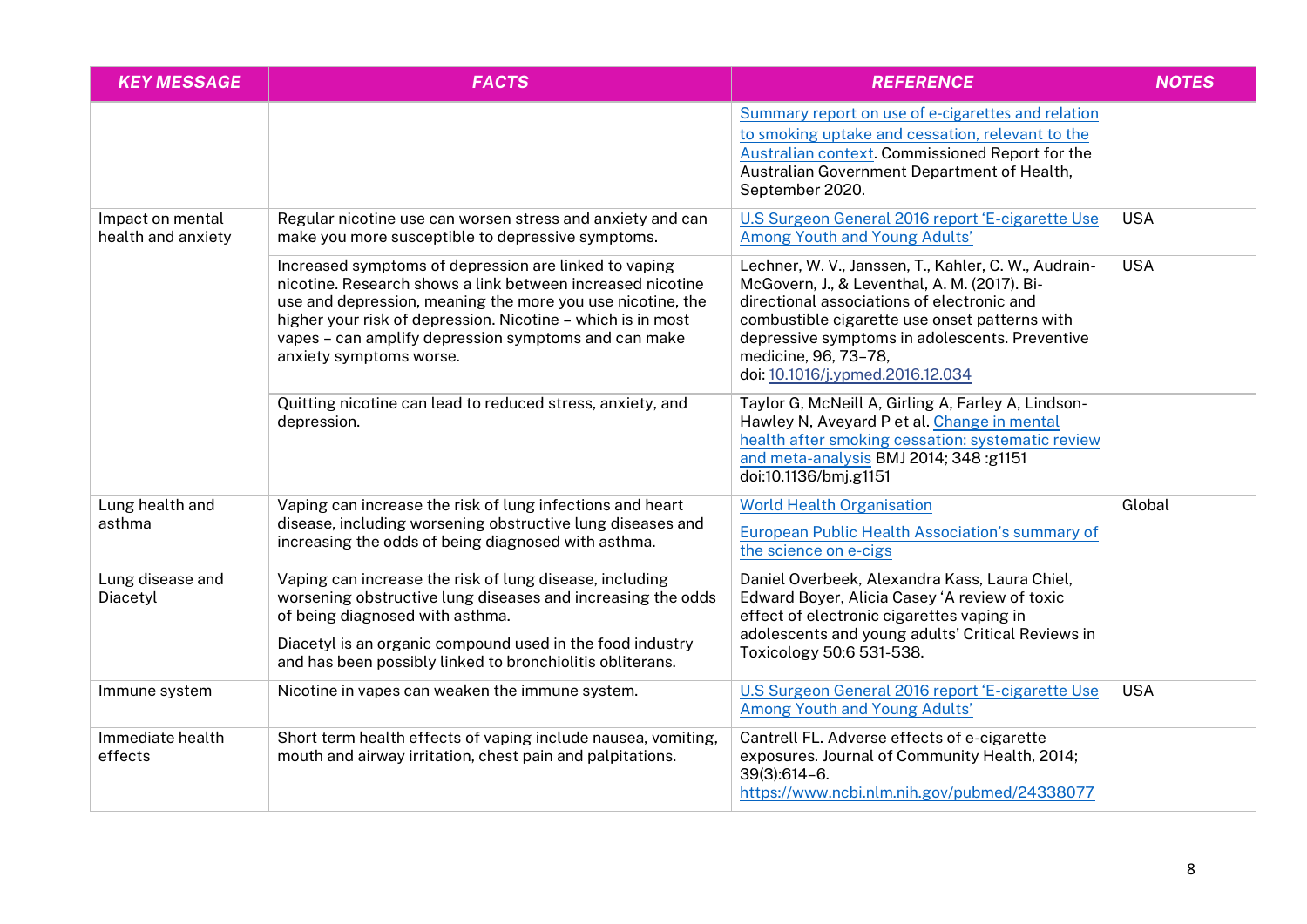| <b>KEY MESSAGE</b>                                                | <b>FACTS</b>                                                                                                                                                                                                                                                                                                                                                                                                                   | <b>REFERENCE</b>                                                                                                                                                                                                                                                                        | <b>NOTES</b>         |
|-------------------------------------------------------------------|--------------------------------------------------------------------------------------------------------------------------------------------------------------------------------------------------------------------------------------------------------------------------------------------------------------------------------------------------------------------------------------------------------------------------------|-----------------------------------------------------------------------------------------------------------------------------------------------------------------------------------------------------------------------------------------------------------------------------------------|----------------------|
| Second-hand vapour                                                | Vaping can expose the people around you to toxic chemicals.                                                                                                                                                                                                                                                                                                                                                                    | <b>World Health Organisation</b>                                                                                                                                                                                                                                                        |                      |
| Impact of physical<br>and sporting ability                        | Vaping can negatively impact your respiratory function.                                                                                                                                                                                                                                                                                                                                                                        | <b>US FDA video</b>                                                                                                                                                                                                                                                                     |                      |
| Risk of poisoning and<br><b>EVALI</b>                             | Exposure of children or young people to vaping liquids pose a<br>serious health risk. There is a risk of the devices leaking, or of<br>children swallowing the liquid. Vapes have been known to<br>cause serious injuries including burns through fires and<br>explosions. There is growing evidence that vaping could be<br>associated with lung injuries known as 'e-cigarette or vaping<br>associated lung injury' (EVALI). | <b>World Health Organisation</b><br>Chan BS, Kiss A, McIntosh N, Sheppeard V,<br>Dawson AH. E-cigarette or vaping product use-<br>associated lung injury in an adolescent. Med J<br>Aust. 2021 Oct 4;215(7):313-314.e1. doi:<br>10.5694/mja2.51244. Epub 2021 Sep 6. PMID:<br>34490629. | Global;<br>Australia |
| Risk of burns                                                     | Vaping waste contains chemicals that can burn or explode.                                                                                                                                                                                                                                                                                                                                                                      | Yogi Hale Hendlin, 2018, Alert: Public Health<br>Implications of Electronic Cigarette Waste,<br>American Journal of Public Health 108, 1489_1490,<br>https://doi.org/10.2105/AJPH.2018.304699                                                                                           |                      |
| Vaping is not safer<br>than smoking                               | Because vapes are relatively new and haven't been studied<br>over a long period of time, it is impossible to say they are<br>safer than cigarettes. The health risks associated with vaping<br>remain uncertain, but they cannot be considered safe. Both<br>vapes and cigarettes have health risks. The safest approach<br>is to not use either.                                                                              | <b>World Health Organisation</b>                                                                                                                                                                                                                                                        |                      |
| Signs of addiction                                                | Cravings, or feeling like you really need to vape<br>$\bullet$<br>Going out of your way to get a vape<br>$\bullet$<br>Feeling anxious or irritable<br>$\bullet$<br>Continuing to vape because you find it hard to stop<br>$\bullet$<br>Having trouble sleeping<br>$\bullet$                                                                                                                                                    | <b>NSW Health</b><br>Quitline - iCanQuit                                                                                                                                                                                                                                                |                      |
| <b>Context</b>                                                    |                                                                                                                                                                                                                                                                                                                                                                                                                                |                                                                                                                                                                                                                                                                                         |                      |
| Tobacco industry<br>Vapes use flavours to<br>make them appealing. | "Tobacco and related industries' tactics to market to children<br>and adolescents include:<br>Over 15,000 flavours, most of which attract children and<br>$\bullet$<br>adolescents<br>Social media influencers and marketing<br>$\bullet$<br>Sponsored events and parties<br>School scholarships<br>Sleek, sexy designs<br>$\bullet$                                                                                           | <b>World Health Organisation</b>                                                                                                                                                                                                                                                        | Global               |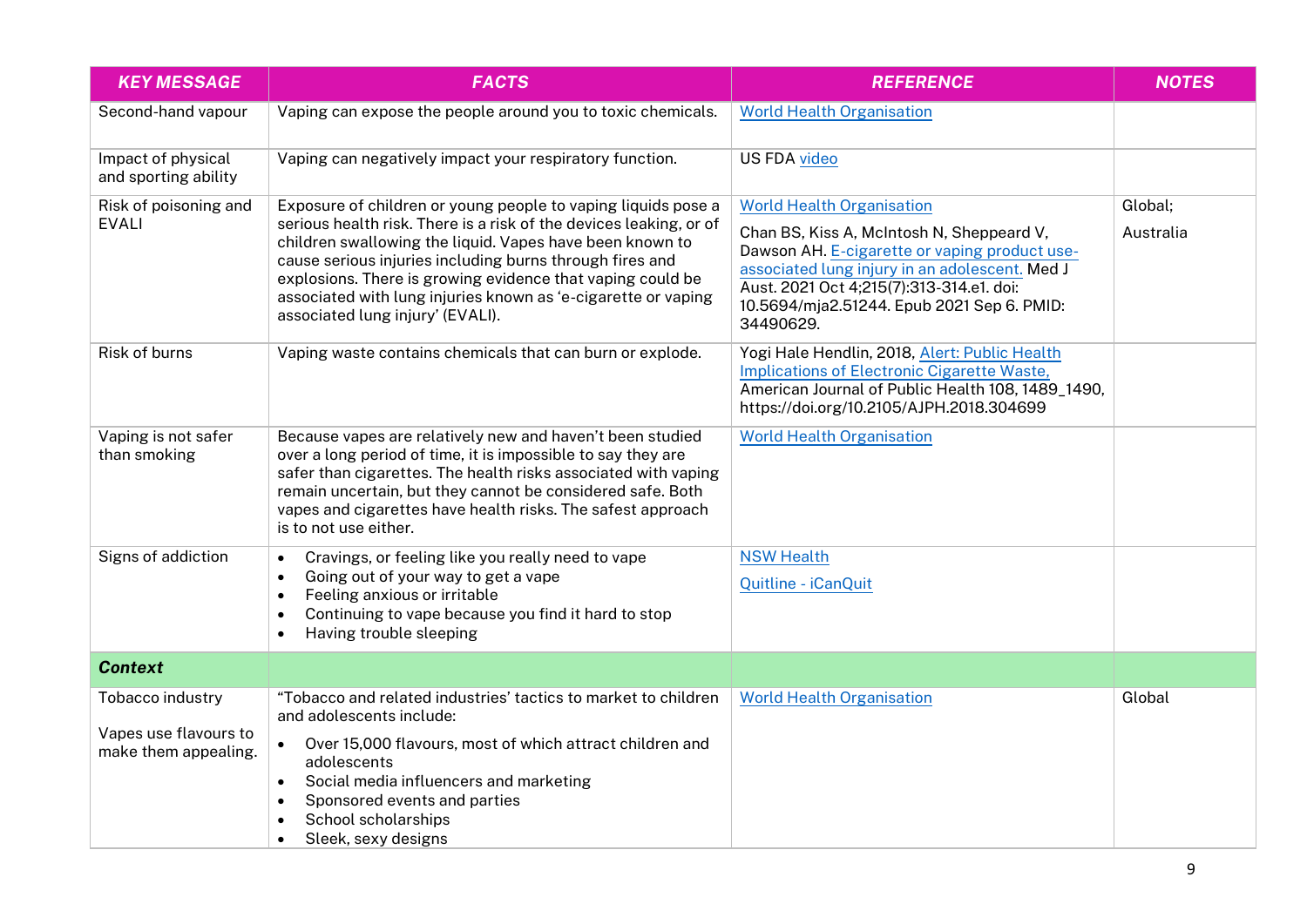| <b>KEY MESSAGE</b>                          | <b>FACTS</b>                                                                                                                                                                                                                                                                                                                                                                                                                            | <b>REFERENCE</b>                                                                                                        | <b>NOTES</b>   |
|---------------------------------------------|-----------------------------------------------------------------------------------------------------------------------------------------------------------------------------------------------------------------------------------------------------------------------------------------------------------------------------------------------------------------------------------------------------------------------------------------|-------------------------------------------------------------------------------------------------------------------------|----------------|
|                                             | Product placement in entertainment media<br>Free product samples<br>$\bullet$<br>Single stick cigarettes make addiction more affordable<br>$\bullet$<br>Selling products at eye level for children<br>$\bullet$<br>Product placement and advertising near schools"<br>$\bullet$                                                                                                                                                         |                                                                                                                         |                |
| Access to vapes is<br>easy for young people | Nearly 80% of young people say it is easy to get a vape.                                                                                                                                                                                                                                                                                                                                                                                | Cancer Council NSW's Generation Vape study (no<br>formal reference yet) 2021.                                           | <b>NSW</b>     |
|                                             | While it is currently illegal to buy or sell nicotine e-liquids in<br>Australia, some are imported or sold online and these refills<br>and disposable vaporisers may contain nicotine, sometimes at<br>high levels.                                                                                                                                                                                                                     | <b>NSW Education</b>                                                                                                    | <b>NSW</b>     |
| Vapes are not a legal<br>product            | It is illegal to buy vaping products unless you have a<br>prescription from a medical professional. In Australia, all e-                                                                                                                                                                                                                                                                                                                | <b>Australian Department of Health</b>                                                                                  | Australia      |
|                                             | cigarettes that contain nicotine require a prescription.                                                                                                                                                                                                                                                                                                                                                                                | <b>Therapeutic Goods Administration</b>                                                                                 |                |
|                                             | Australians will need a prescription to legally access nicotine<br>containing e-cigarette products for any purpose. This<br>includes importing these products from overseas                                                                                                                                                                                                                                                             | Public Health (Tobacco) Act 2008                                                                                        |                |
| Most young people do<br>not vape            | Four out of five young people have never vaped. In 2019-<br>2020, 21.4 per cent of 16 to 24 year olds reported having used<br>an e-cigarette.                                                                                                                                                                                                                                                                                           | NSW Population Health Survey (SAPHaRI). Centre<br>for Epidemiology and Evidence, NSW Ministry of<br><b>Health, 2020</b> | <b>NSW</b>     |
| Labelling often<br>incorrect                | Vaping products are often incorrectly labelled with many<br>vapes which claim to be nicotine free actually containing high<br>levels of nicotine.                                                                                                                                                                                                                                                                                       | Policy and regulatory settings of e-cigarettes in<br>Australia Australian Department of Health 28<br>November 2019      | Australia, NSW |
|                                             | Testing conducted by the New South Wales Ministry of<br>Health in the course of compliance activity since late 2015<br>found that of 929 samples of e-liquids tested, 567 (61%)<br>contained nicotine. The samples tested were a mix of those<br>labelled as containing nicotine and those labelled as<br>containing no nicotine; 54% of the positive samples returned<br>a nicotine concentration greater than or equal to 2,500 mg/L. | NSW Health, 2013                                                                                                        |                |
|                                             | Parents should be particularly mindful of children and young<br>people accessing vapes and the liquids used in them which<br>are often enticing because of the fruit or lolly flavourings.                                                                                                                                                                                                                                              |                                                                                                                         |                |
|                                             | Vaping e-liquid packaged often do not accurately detail the<br>ingredients of the liquids and do not have any child resistant<br>enclosures.                                                                                                                                                                                                                                                                                            |                                                                                                                         |                |